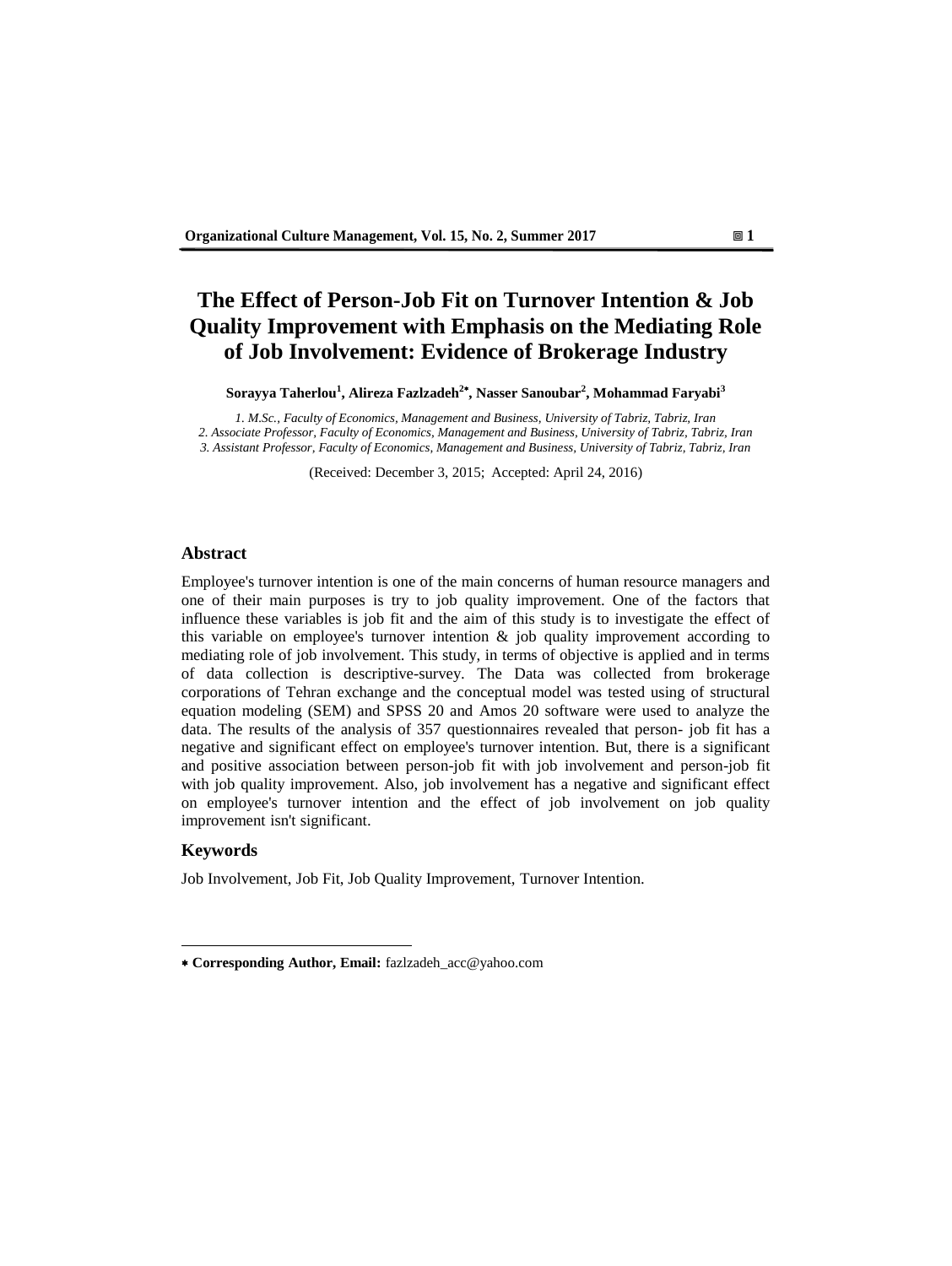# **The Relationship between Transformational Leadership and Organizational Excellency in the High Schools of Khorramabad with Emphasis on Organizational Wellbeing**

**Saeed Farahbakhsh<sup>1</sup> , Tahereh Mohammadi<sup>2</sup>**

*1. Associate Professor, Faculty of Humanities, Lorestan University, Khorramabad, Iran 2. M.Sc.Student, Faculty of Humanities, Lorestan University, Khorramabad, Iran*

(Received: April 6, 2015; Accepted: April 20, 2016)

#### **Abstract**

The purpose of this study is to determine the relationship between transformational leadership and school organizational Excellency with the mediation of organizational wellbeing. The study method is descriptive. The sample consisted of 302 people from high school teachers of Khorramabad city who were selected using stratified sampling. Measuring Tools consists of three questionnaires measuring transformational leadership developed by bass and Olive (1997), Performance evaluation questionnaire based on the EFQM Excellence Model and organizational well-being Questionnaire. To analyze data the structural equation modeling was used. The result showed that transformational leadership has a significant relationship with organizational excellence.

## **Keywords**

 $\overline{a}$ 

Leadership style, Organizational Excellency, Organizational Wellbeing, Transformational leadership.

**Corresponding Author, Email:** Mohammadi.12834@gmail.com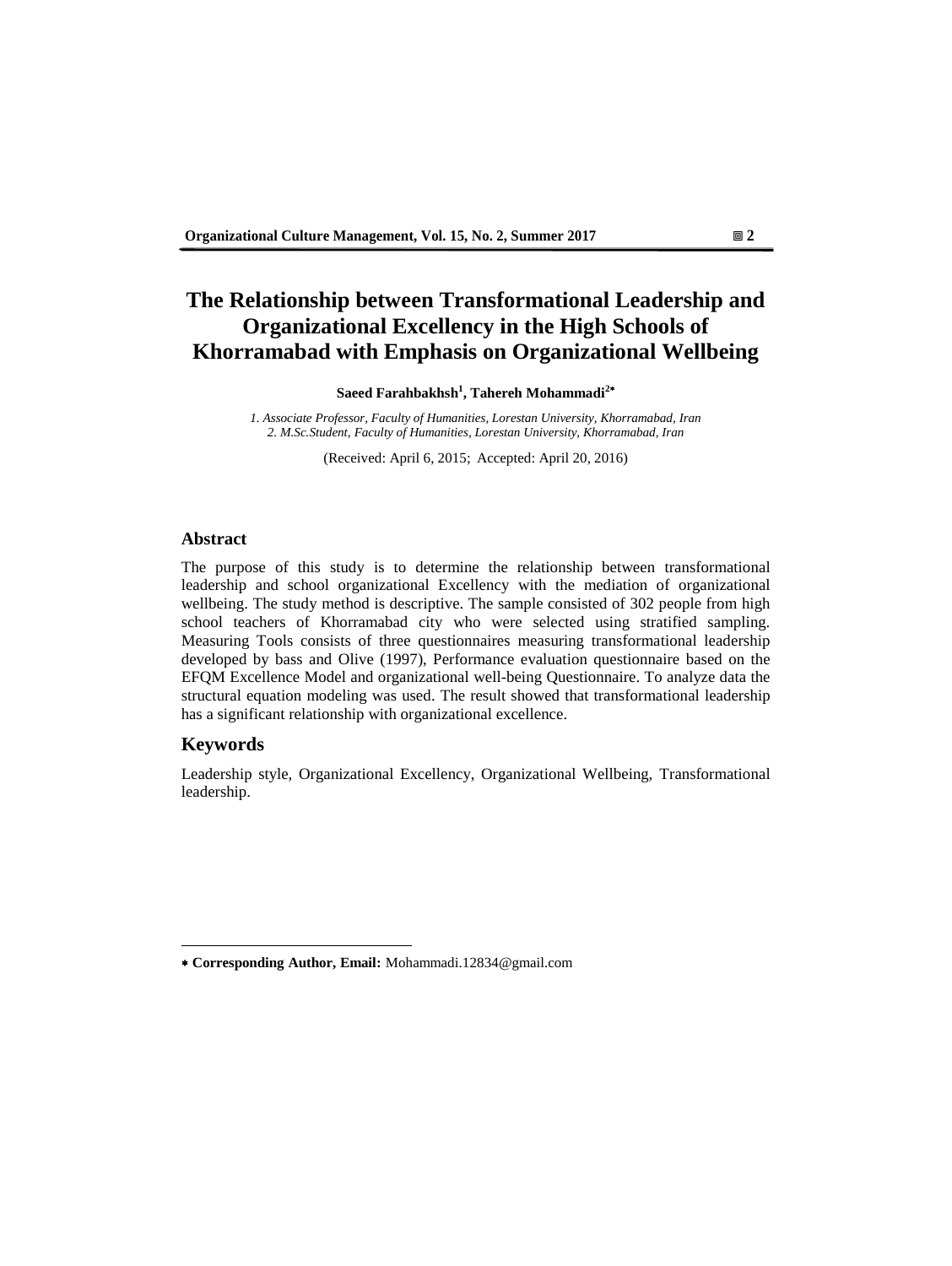# **Designing Model of the Formation of Financial Violations of Public Managers with the Intention of Achieving Organizational Goals**

**Gholamhossein Moharampour<sup>1</sup> , Seyed Hossein Akhavan Alavi<sup>2</sup> , Ghodratollah Bagheri<sup>2</sup> , Ali Hamidizadeh<sup>2</sup>**

*1. Ph.D. of Policy Making Management, College of Farabi, University of Tehran, Qom, Iran 2. Assistant Professor, Faculty of Management and Accounting, College of Farabi, University of Tehran, Qom, Iran*

(Received: April 25, 2015; Accepted: February 1, 2016)

### **Abstract**

The current research has analyzed the financial violations of public managers to intention of achieving organizational goals with the purpose of designing their formation pattern. Relying on qualitative methodology, this research has been done via Grounded Theory (GT). A semi-structured questionnaire has been made to gather data and using snowball sampling method, sixteen of experts familiar with financial and administrative problems of public organizations were selected and interviewed. Data were analyzed in three stages of open coding, axial coding and selective coding and the pattern was built upon their results. This pattern includes causal conditions (constructive cause in two levels of governing system and executive sector and perspective cause in two levels among powers and executive sector), strategic category (law -oriented, consequential and passive), environmental conditions (Subjective factors and objective factors), intervening conditions (Internal factors and external factors) and outcome categories (Outputs and outcomes).

## **Keywords**

 $\overline{a}$ 

Consequential-oriented approach, Financial violations, Law-oriented approach, Violation.

**Corresponding Author, Email:** moharrampour@ut.ac.ir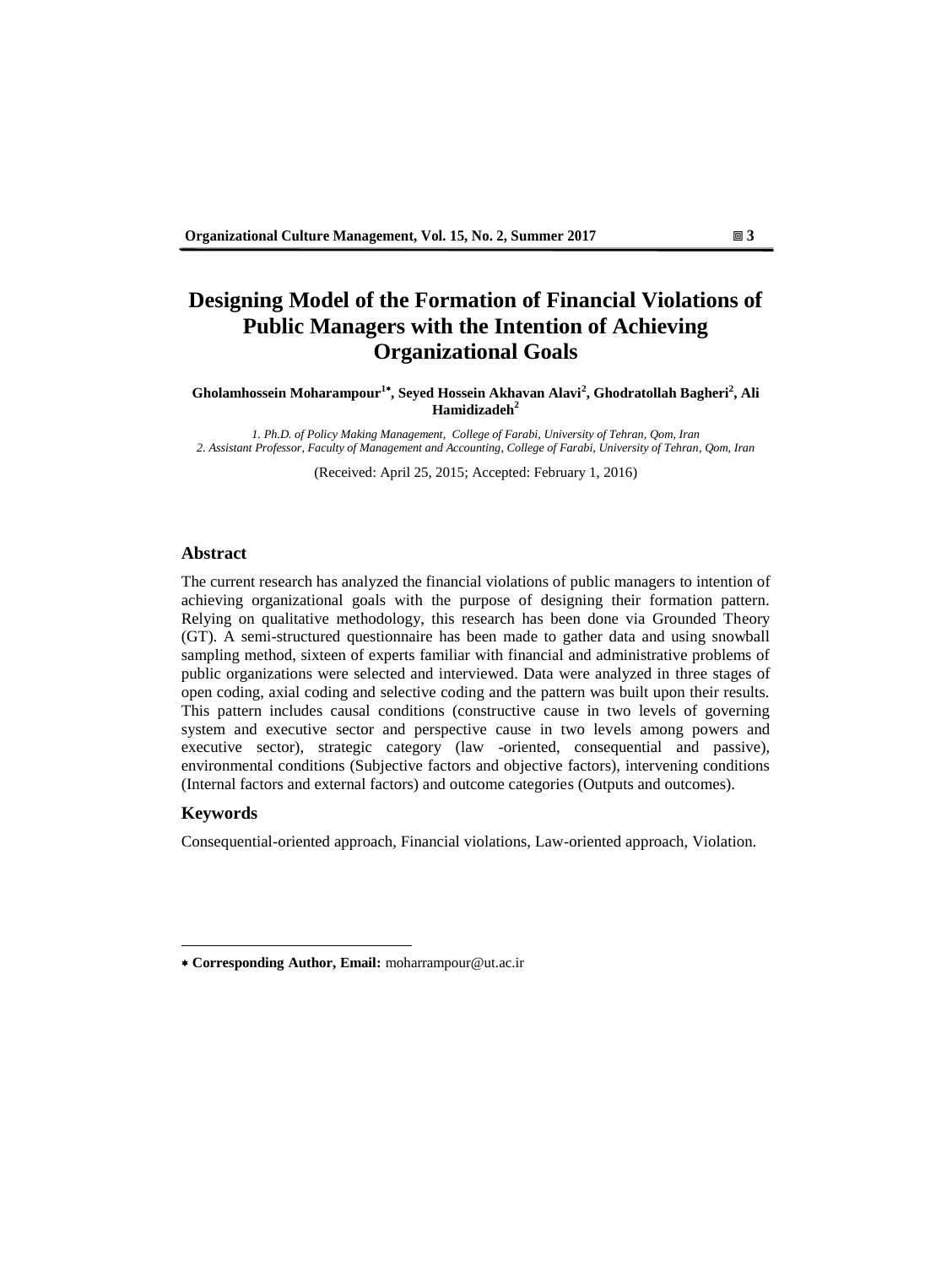# **Investigating the Effect of Organizational Culture on Trust Making Among the Staff of Sirjan Executive Departments**

**Neda Pasandipour<sup>1</sup> , Iqbal Paktinat<sup>2</sup> , Mahdieh Kharazmi<sup>3</sup> , Tahereh Razavi Karamoz<sup>4</sup>**

*1. M.Sc. Public Administration, Vali-e- Asr University of Rafsanjan, Rafsanjan, Iran 2. Assistant Professor, Faculty of Humanities, Islamic Azad University, Sirjan, Iran 3. Ph.D. Student, Industries and Mines University, Alborz, Iran 4. Instructor, Payam-e Noor University, Sirjan, Iran*

(Received: April 25, 2015; Accepted: April 20, 2016)

#### **Abstract**

This research implemented to investigate the effect of organizational culture on trust making among the staff of Sirjan executive departments. This inquiry is an applied-base objective, a correlation-base nature/methodology. The statistical population entails the employees of the preceding organizations; the number of them added up to 1403 individuals in 2015. The sample includes 302 subjects based upon Kerjcie & Morgan table (1970) which appointed in proportionate stratified random sampling regarding each department portion and the connected personnel. The data gathering tools have been two standard questionnaires. To test the hypotheses, first, the probe measurement models evaluated and estimated in Amos Graphic Software via confirmatory factor analysis. Then, they fitted via structural equation modeling. Also, the investigation models studied and assessed through six indices (Chi Square; Normalized Chi Square; Incremental Fitness; Comparative Fitness; Tucker- Lewis; and Root Mean Square Error of Approximation). The findings show that organizational culture and two components (task oriented/support oriented) do not have significant effect on trust making. But, the component success oriented has significant and inverse effect on trust making.

## **Keywords**

 $\overline{a}$ 

Organizational culture, Power oriented, Success oriented, Task oriented, Trust making.

**Corresponding Author, Email:** neda192156@yahoo.com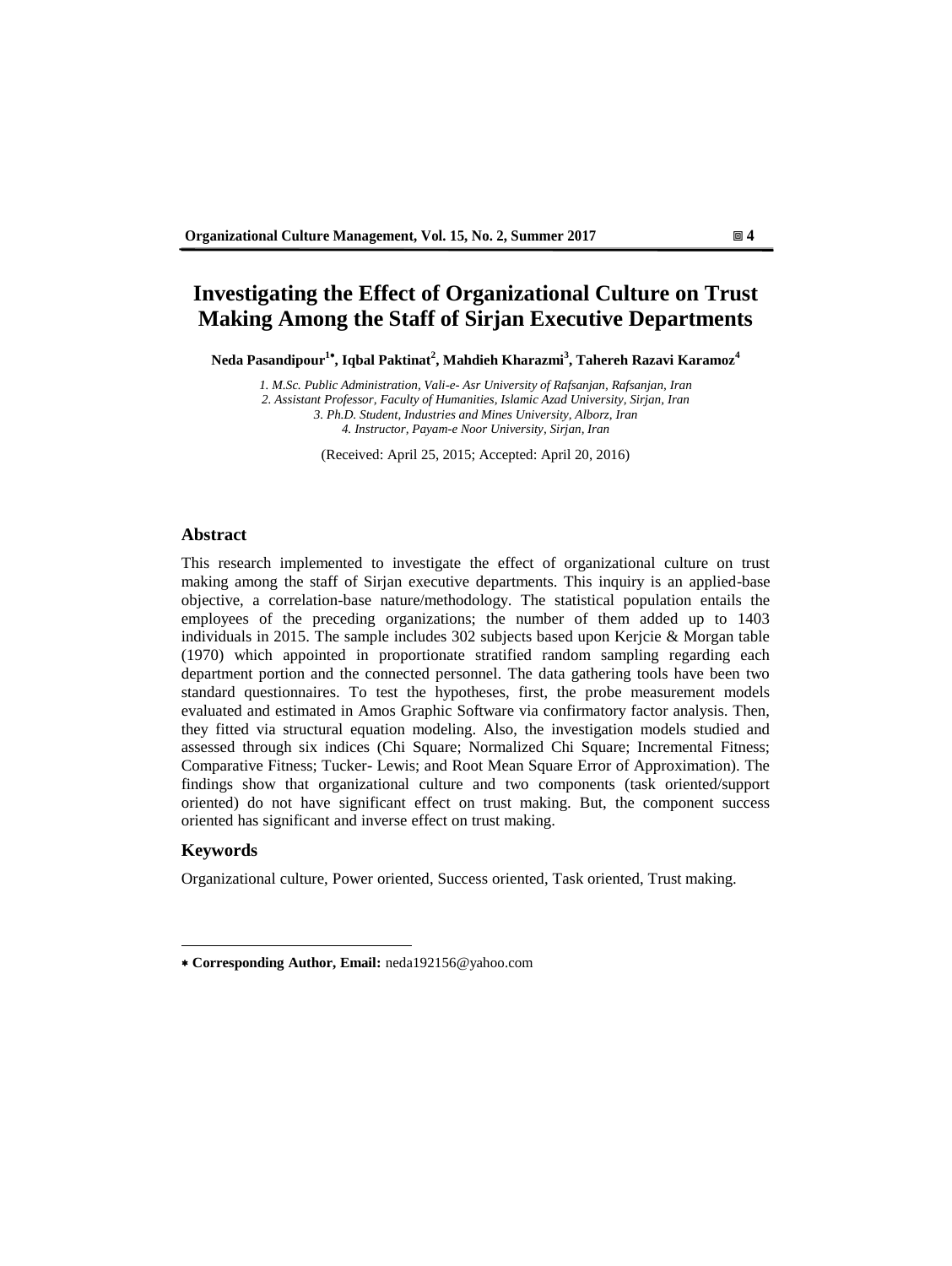## **An Approach on Role State in Enforcement Citizen Culture Participation**

**Hossein Rahmatollahi<sup>1</sup> , Ehsan Aghamohammad Aghaee<sup>2</sup> , Mahdi Balavi<sup>3</sup> , Manouchehr Tavassoli Naeni<sup>4</sup>**

*1. Associate Professor, College of Farabi, University of Tehran, Qom, Iran 2. Researcher and Lecturer in Islamic Azad University, North Tehran Branch, Tehran, Iran 3. Assistant Professor, College of Farabi, University of Tehran, Qom, Iran 4. Assistant Professor, Faculty of Economics and Administrative Sciences, University of Isfahan, Isfahan, Iran*

(Received: August 2, 2015; Accepted: May 2, 2016)

#### **Abstract**

By assuming state obligation in citizen participation, present paper attempts to address the role of government in fostering public participation culture. According to authors, state real will plays a vital and undeniable role in attracting public participation path. Hence, states' resistance and unwillingness to public participation in power exertion would pose a serious threat against public section. According to present paper, public participation is a radical factor on considering political regime as democratic which cannot be realized except than participation culture development and enhancement. Hence, the main concern of present study is on creating participation cultural grounds and emphasis on needed steps including citizen training, reintegration, orienting the participation, organizing effective groups in power, free media and deregulation to which the state should be obliged. Utilized methodology in present study is a combination of descriptive, analytical and causal techniques due to problem – orientation nature of the research.

### **Keywords**

 $\overline{a}$ 

Cultural building, Enforcement culture participation, Practicability of citizen, Role of state.

**Corresponding Author, Email:** hrahmat@ut.ac.ir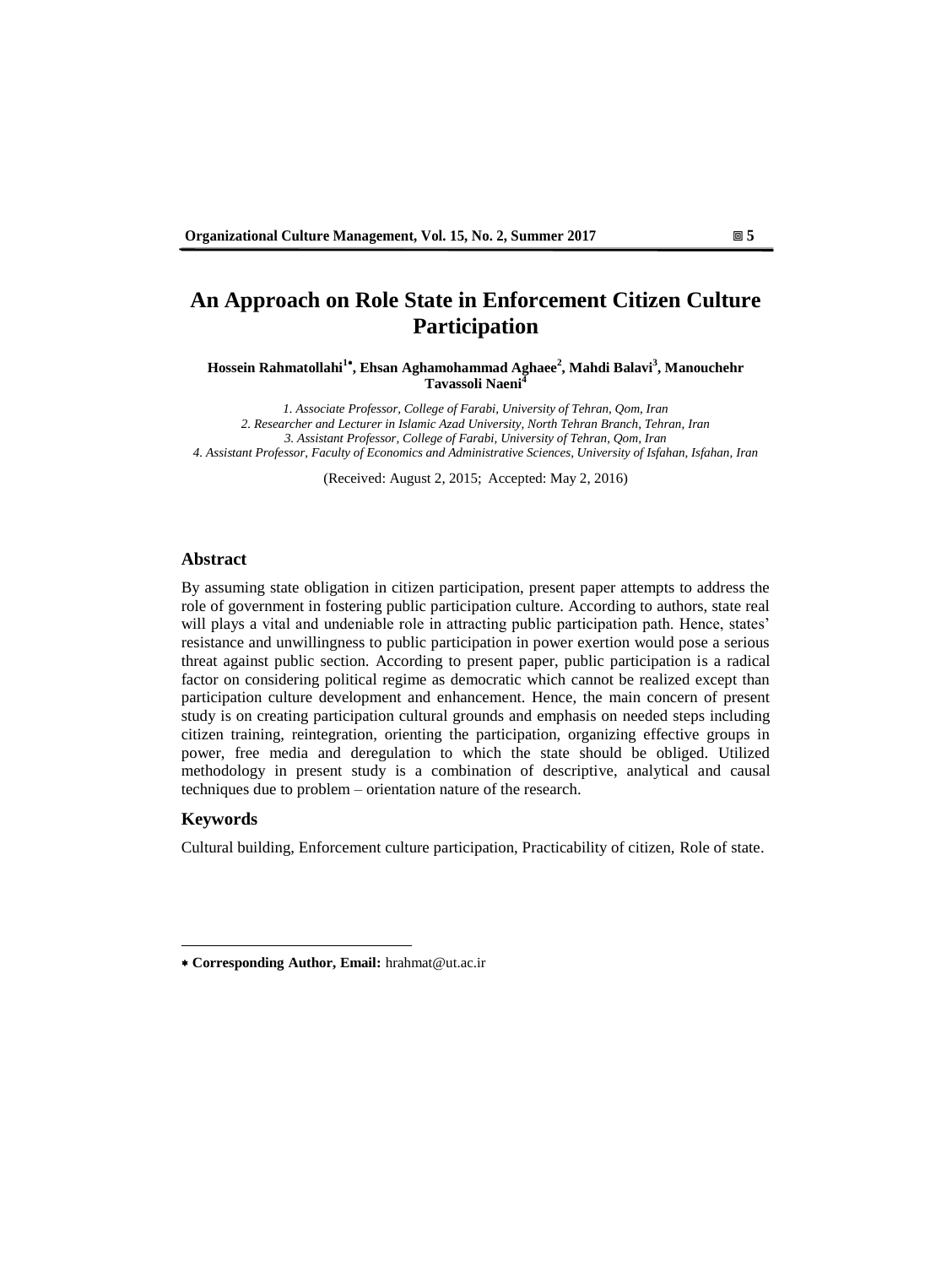# **Investigating to Relationship between Quality of Work Life and Organizational Identity of Faculty Members**

#### **Rasol Davoudi**

*Assistant Professor, Department of Educational Administration, Zanjan Branch, Islamic Azad University, Zanjan, Iran* (Received: June 28, 2015; Accepted: December 3, 2016)

#### **Abstract**

The purpose of this study was to investigate the relationship between quality of work life and organizational identity of faculty members in Islamic Azad University of Zanjan Branch. For this purpose, in addition to theoretical and literature studies, data were collected through Walton (quality of work life) and Mael & Ashforth (organizational identity) questionnaires that the reliability was %91 and %87 respectively. The statistical population consisted of 280 full-time faculty members of Islamic Azad University of Zanjan Branch, which 98 were selected through stratified random sampling. The research method was «applied research» in term of purpose and so it was «correlation research» in term of data collecting method. Analyzing data using descriptive and inferential statistical, findings showed that the mean of quality of work life among faculty members was equal to the assumed mean and organizational identity are higher than assumed mean. So there are the positive and significant relationship between quality of work life and organizational identity. Therefore it can be concluded that the higher the quality of work life of faculty members are more the organizational identity and vice versa.

### **Keywords**

 $\overline{a}$ 

Faculty members, Organizational identity, Quality of work life.

**Email:** rasolrd@yahoo.com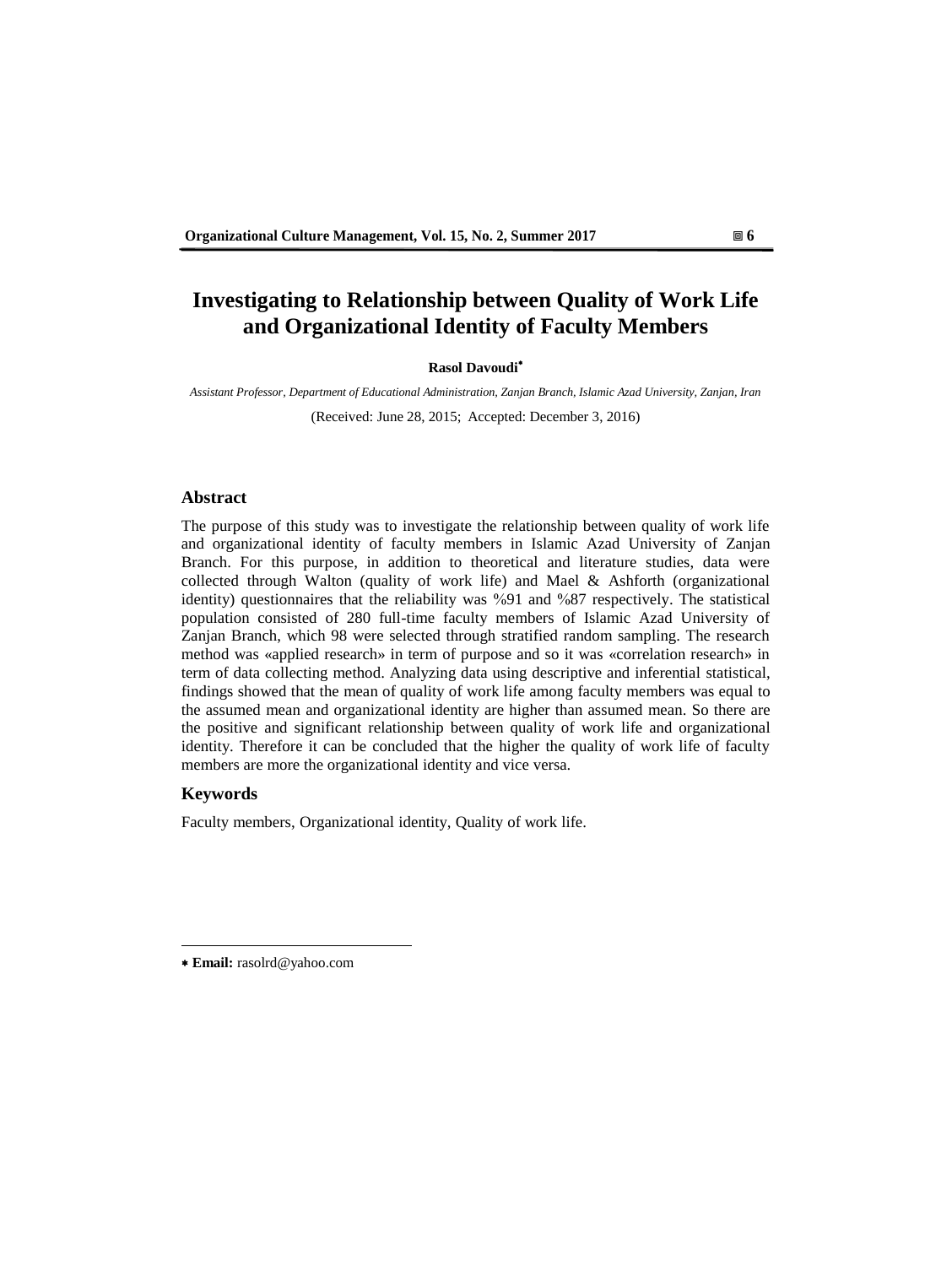## **The Study of the Effect of Emotional Intelligence Dimension on the Employee Performance (Case: Sport Channel of Islamic Republic of Iran)**

**Seyed Mahdi Sharifi<sup>1</sup> , Mohammad H. Zarifian Yeganeh<sup>2</sup> , Ali M. Saberi<sup>3</sup>**

*1. Assistant Professor, Faculty of Management, University of Tehran, Tehran, Iran 2. Ph.D. in Media Management, Faculty of Management, University of Tehran, Tehran, Iran 3. M.Sc. of Public Administration, Faculty of Management, Islamic Azad University, Tehran, Iran*

(Received: May 22, 2015; Accepted: March 13, 2016)

#### **Abstract**

The ability to comprehend and analyze one's emotional experiences leads to the ability of knowing one's self in communicating better with the environment and that controlling the emotions and developing the amplification of being good would be its outcome. Professional functionality is influenced by the ability of the staffs in utilization of emotions for facilitating the functionality and Staffs may take benefit of negative and positive emotions as an advantage in improvement of their own functionality. Objective of this research is studying the effects of emotional intelligence of the staffs of the Sports Channel on their functionality and its dimensions. Therefore, such differences apparently have meaningful influence on our life style, such as physical and mental health, functionality, occupation and social behavior. This research is accomplished using both questionnaire and quantitative methods and examined on 140 staffs of Sports Channel. Emotional intelligence and its four dimensions have a direct connection to the functionality of staffs and any increase in self-awareness, management of relations, social awareness and self-control will increase the functionality of the staffs. Concluding, emotional intelligence as an intermediate and organizer factor can improve the functionality of a group.

#### **Keywords**

 $\overline{a}$ 

Emotional intelligence, Function, Management of relations, Self-awareness, Socialawareness and self-control.

**Corresponding Author, Email:** sharifee@ut.ac.ir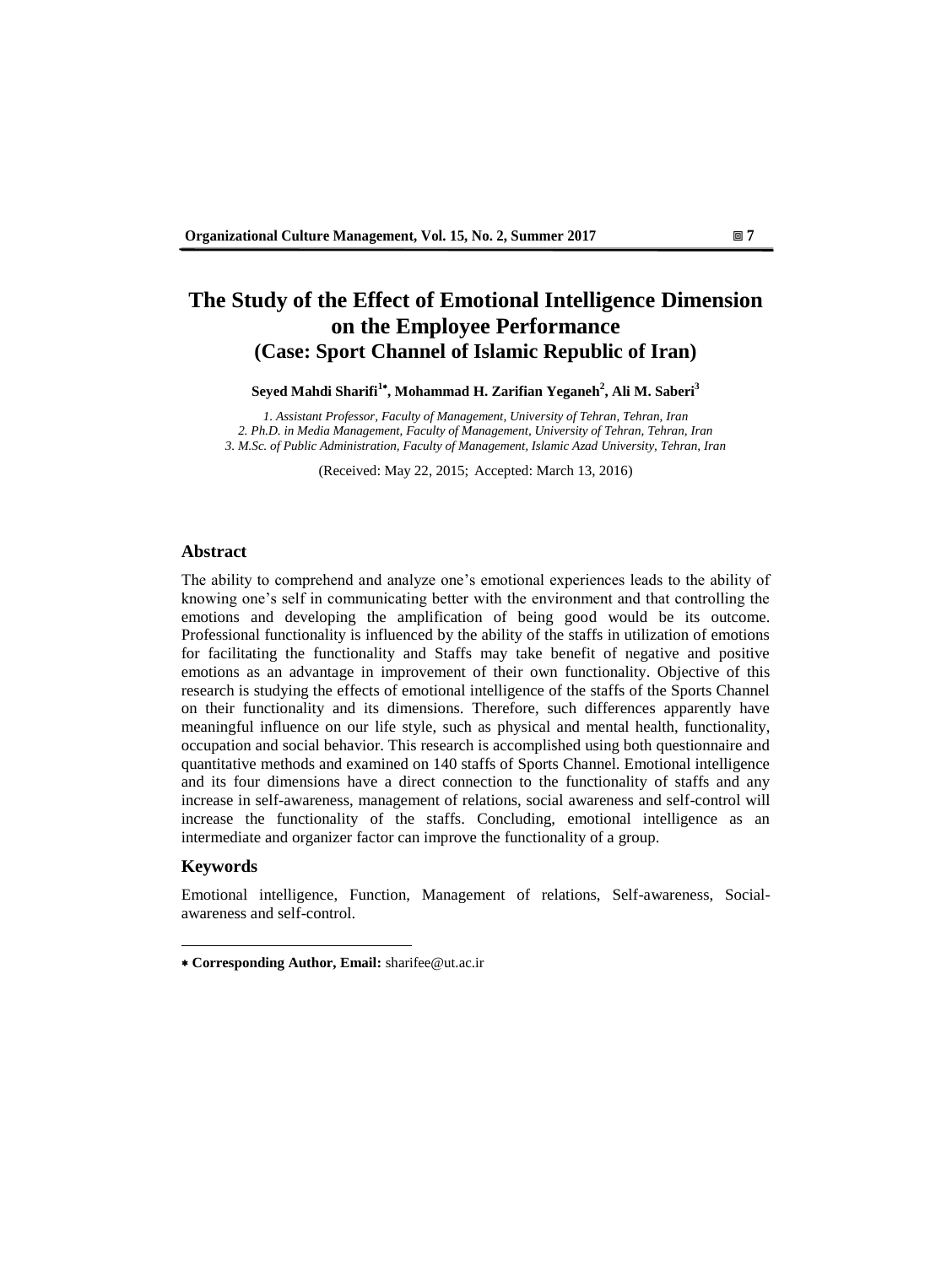## **Ranking Organizational Justice Dimensions Using TOPSIS Technique (Case: Imam Khomeini Relief Committee (RH) of Khorasan)**

**Seyed Ali Hosseini<sup>1</sup> , Hassan Khademi Zare<sup>2</sup> , Ahmad Sadeghieh<sup>2</sup> , Mohammad Bagher Fakhrzad<sup>3</sup>**

*1. M.Sc., Department of Industrial Engineering, University, Yazd, Iran 2. Professor, Department of Industrial Engineering, University, Yazd, Iran 3. Associate Professor, Department of Industrial Engineering, University, Yazd, Iran*

(Received: February 3, 2015; Accepted: November 28, 2015)

### **Abstract**

This study aims to rank the indicators and dimensions of the organizational justice. It is a cross-sectional study with a survey approach. The population of the research consists of the entire staff of the Imam Khomeini Relief Committee (RA) in Khorasan. A sample of 280 participants who are selected by cluster random sampling method, were instructed to use the Cochran formula. The Standard questionnaire of justice, "NyhvfandMoorman" has been taken as the main tool for gathering needed information which has reported acceptable reliability and validity coefficients. The results of the data analysis were determined based on the TOPSIS technique. It is found that the ratio of the caring and respect of the heads toward the clerks is on the top with an outstanding difference with the others. Rating of the staff's hours of working with a ratio of 0.2633 has been taken as the topest. Rating of the organizational justice in the study includes communication justice, procedural justice and distributive justice. Another finding of the study was that there is no meaningful difference between the components of the age, work experience and education level of the staff and the perception of being fair in their organization.

## **Keywords**

 $\overline{a}$ 

Multi-criteria decision Making, Organizational justice, Ranking, TOPSIS.

**Corresponding Author, Email:** hkhademiz@yazd.ac.ir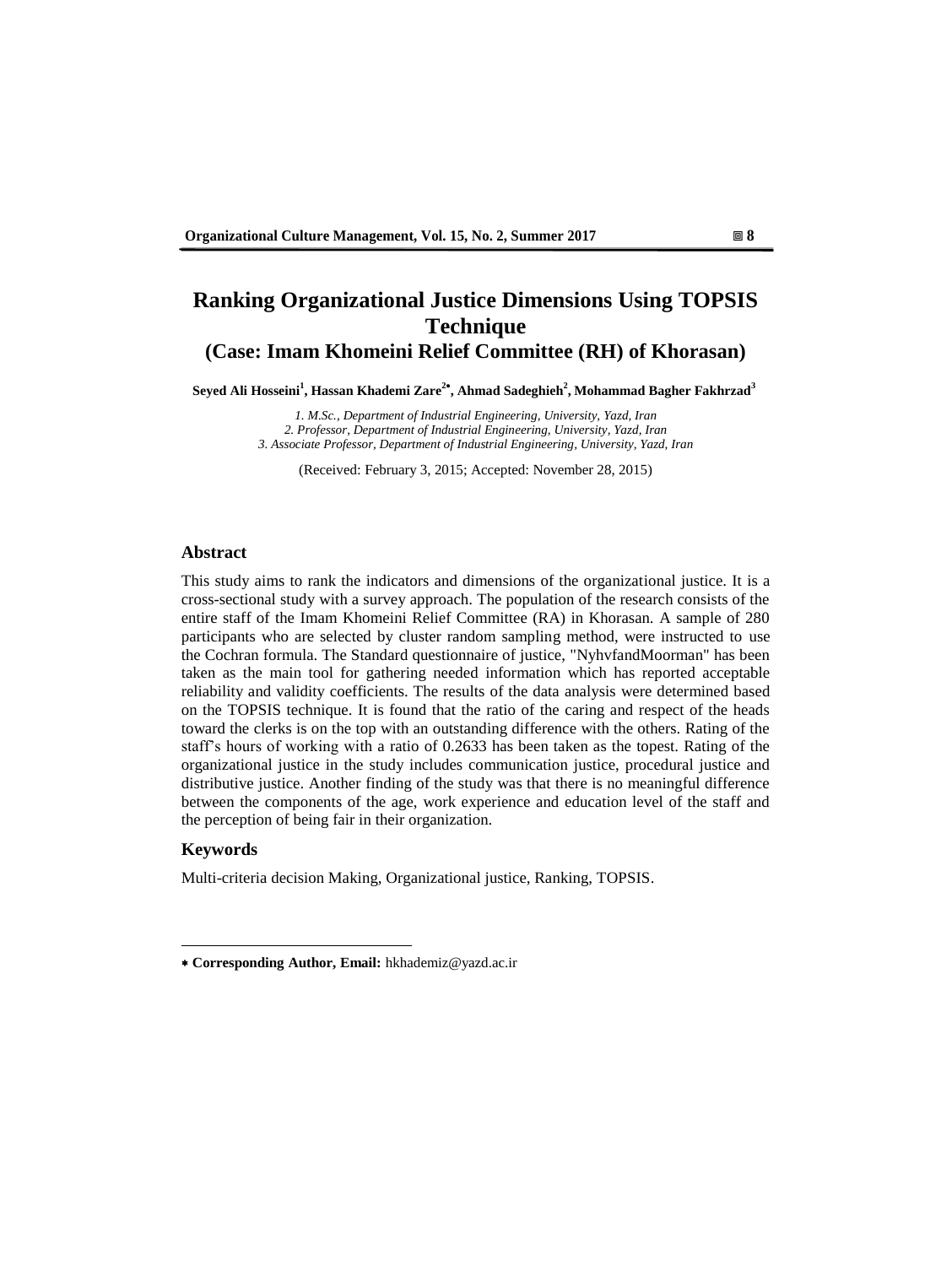# **Organizational-Professional Conflict among Nurses and Healthcare Workers and Effect on Human Resource Performance**

**Morteza Moradi<sup>1</sup> , Marjan Khalili<sup>2</sup>**

*1. Assistant Professor, Faculty of Management, Payam-e Noor University, Tehran, Iran 2. M.Sc., Islamic Azad University, Malayer Branch, Malayer, Iran*

(Received: October 3, 2014; Accepted: November 14, 2015)

#### **Abstract**

Today's, the organizational and professional commitment plays an important role in the success of organizations that can show a variety of forms. This paper seeks to investigate the organizational – professional conflict and their effect on and quitting intention (QI) and job satisfaction (JS), in through the nurses and healthcare workers. The research is applied in terms of purpose and in terms of nature and method, is a descriptive survey that has been used by path analysis model. Data were collected through a survey questionnaire for a sample of 169 nurses and healthcare workers. In order to test the hypothesis in the end, LISREL software and Path Analysis Model (PAM) is used. Findings indicate that there is a negative significant impact of OC and PC on OPC. Also, OC and PC had a negative significant impact on QI and positive significant impact on JS.

#### **Keywords**

 $\overline{a}$ 

Organizational-Professional Conflict, Organizational Commitment, Professional Commitment, Job Satisfaction, Quitting Intention.

**Corresponding Author, Email:** Morteza\_moradi@pnu.ac.ir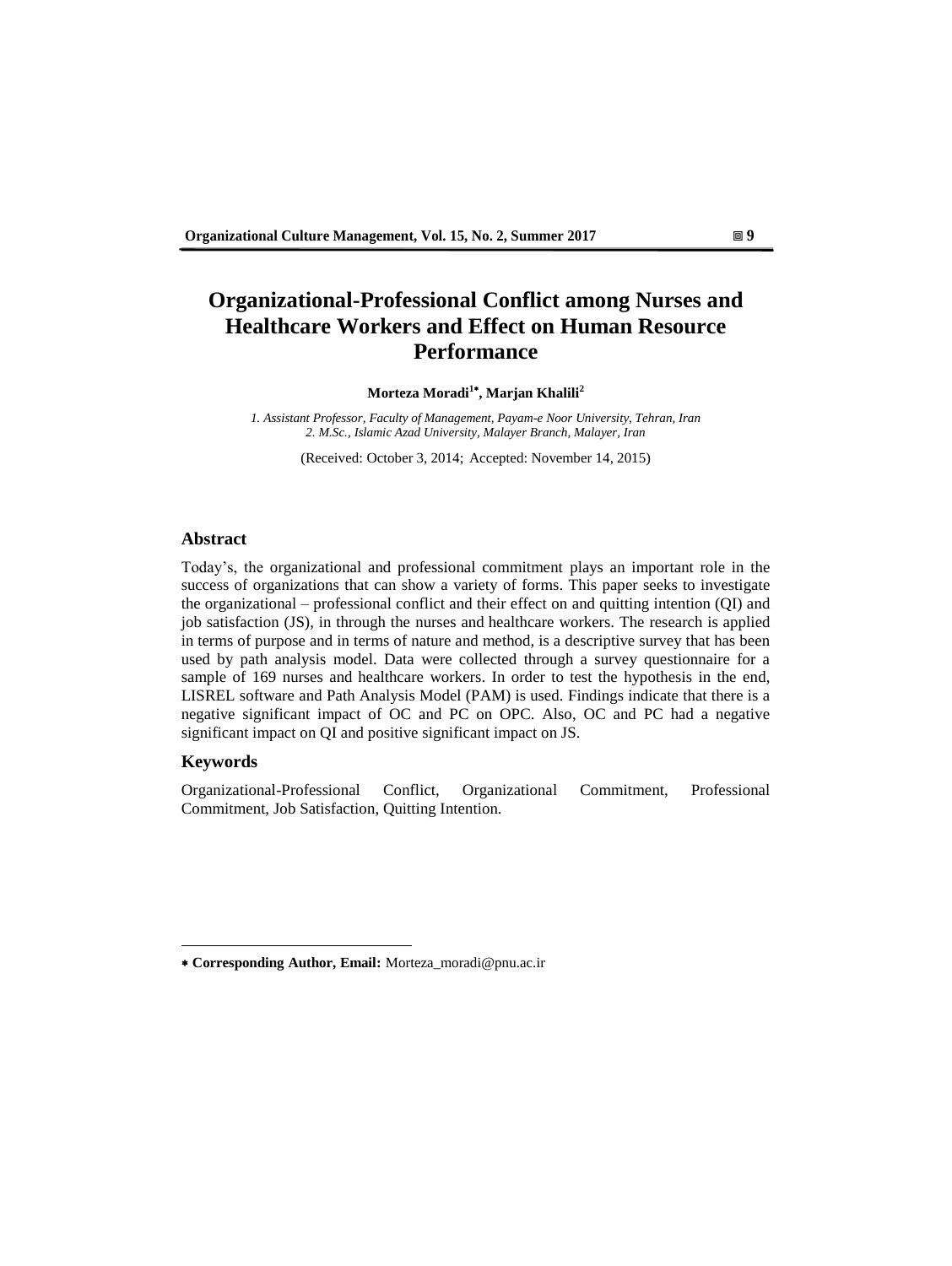# **Study of Barriers for the Successful Implementation of Knowledge Management in Universities and Providing Guidelines**

**Seyed Mohammad Roknijo<sup>1</sup> , Seyed Mohammad B. Jafari<sup>2</sup> , Hamid R. Yazdani<sup>2</sup> , Seyed Mehdi Alvani<sup>3</sup>**

*1. M.Sc. College of Farabi, University of Tehran, Qom, Iran 2. Assistant Professor, College of Farabi, University of Tehran, Qom, Iran 3. Professor, Faculty of Management & Accounting, Allameh Tabataba'i, University, Tehran, Iran*

(Received: April 4, 2015; Accepted: December 21, 2015)

#### **Abstract**

As universities are at the top of the institutions producing Knowledge, and the Knowledge, similar to other resources of an organization, must to be managed, it is expected that the universities make their initiative role to achieve the competitive privilege of the Knowledge management and establish its mechanisms. For this aim, the prerequisite is to assess the level of the university capability to establish the Knowledge management. This research by 38 Items, based on survey method, using questionnaire measure, has examined restrictions (elements) preventing the implementation of Knowledge management in the selected universities (Tehran-Qom paradise, holy Masoomeh (S), Qom university) of Qom county. The sample volume contains 261 individuals selected within the faculty and expertise of the universities by the stratified random sampling method. The validity of the research has assessed to be up to 95% by using content validation methods, as well as the research Justifiability by using Cronbach's alpha coefficient. The findings suggest that these universities' factors of Infrastructures of IT (all of the elements), structure (decentralization and informality elements), and the factor of human resources (the element of IT staff) for implementing the Knowledge management have a pleasant condition now. All elements of the management factors, other staff's element of the human resources factor, Team structure element of the structure factor, however, have an unpleasant conditions and appear as an obstacle in front of implementing the Knowledge management. By regarding to the results, eventually, some proposals are made to improve the conditions of these factors and elements in the universities.

#### **Keywords**

 $\overline{a}$ 

Human resources, Infrastructure of IT, Knowledge, Knowledge management, Management factors, Organizational structure.

**Corresponding Author, Email:** sm.jafari@ut.ac.ir